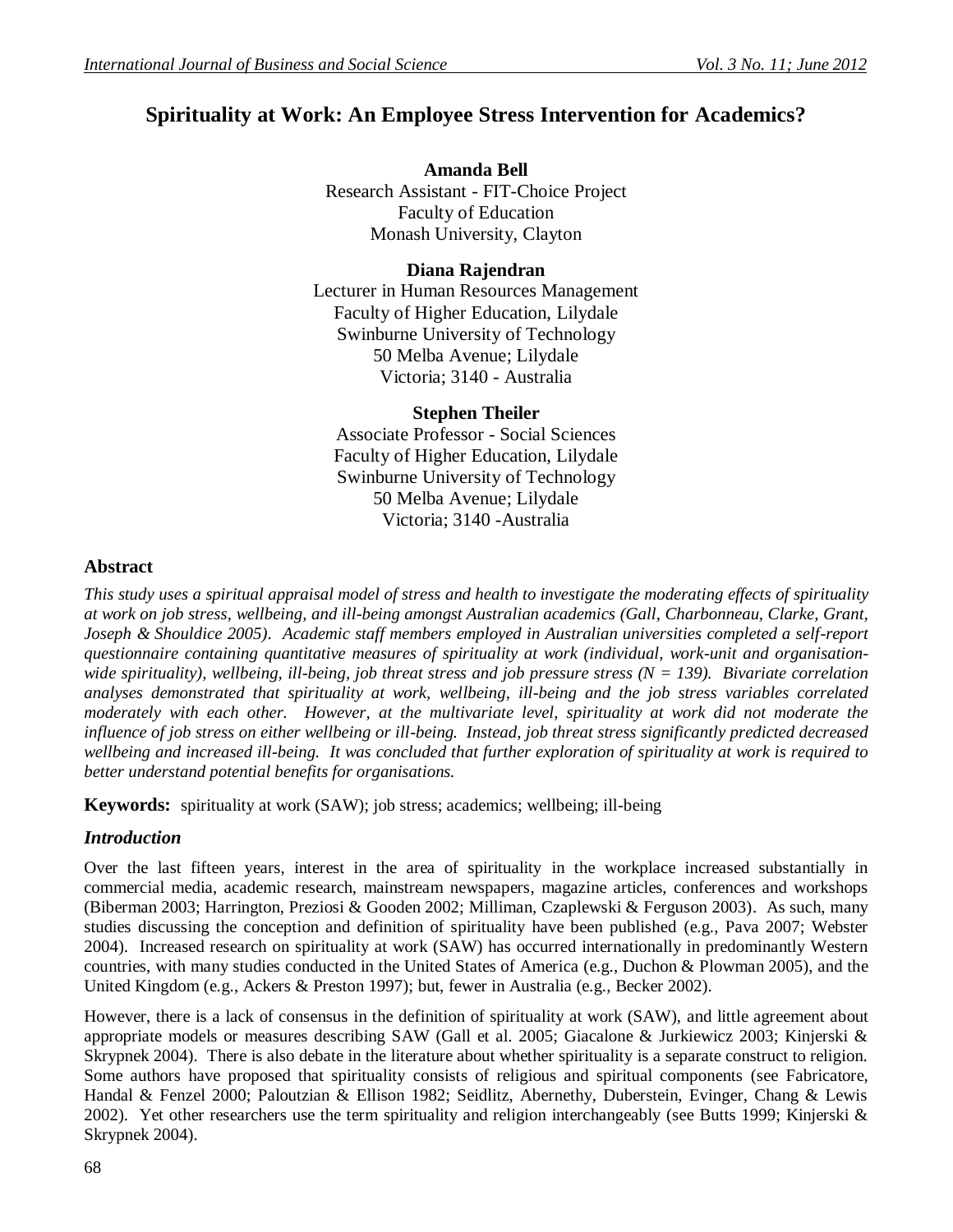A third group of authors, view spirituality and religion as distinct constructs (see Duchon & Plowman 2005; Duffy 2006; Marques, Dhiman & King 2005). Given this contestation of definitions, a wide range of measures have been developed with some including religious aspects of spirituality (e.g., Fabricatore et al. 2000; Paloutzian & Ellison 1982; Seidlitz et al. 2002), and others ignoring this domain (see, Hatch, Burg, Naberhaus & Hellmich 1998). Another methodological problem with SAW research entails the use of individual spirituality scales to measure spirituality in an organisational context (Sass 2000).

A large volume of previous research investigated individual spirituality, life stress and health. Individual spirituality has repeatedly been found to be a predictor of better health and lower levels of stress, particularly when spirituality is defined in non-religious terms (see Calicchia & Graham 2006; Lustyk, Beam, Miller & Olson 2006). Furthermore, studies have found that individual spirituality may be a moderating influence on the relationship between stress; and wellbeing and ill-being (e.g., Elam 2000; Hong 2008; Youngmee & Seidlitz 2002). However, to date, little research has been conducted on SAW and job stress, employee health (e.g., Becker 2002) or employee outcomes (e.g., Ashmos & Duchon 2000; Becker 2002; Clark, Leedy, McDonald, Muller, Lamb, Mendez, Kim & Schonwetter 2007; Duchon & Plowman 2005; Kinjerski & Skrypnek 2006; Milliman et al. 2003). These few studies have predominantly sampled university students, corporate workplaces, high school teachers, hospital staff and other occupations (Calicchia & Graham 2006; Elam 2000; Goddard, O'Brien & Goddard 2006; Hayes 2007; Hong 2008; Schwarzer & Hallum 2008; Wong 2007; Youngmee & Seidlitz 2002). There is a dearth of research investigating spirituality among tertiary educators (see Astin & Astin 1999).

The overall aim of this study was to investigate the influence of non-religious SAW on wellbeing, ill-being, job threat stress and job pressure stress of academic staff at Australian universities. Additionally, it was an aim to utilise a reliable and valid measure of spirituality at work (not individual spirituality). The research draws on both investigations of individual spirituality, life stress and health (e.g., Elam 2000; Hong 2008; Youngmee & Seidlitz 2002), and a spiritual appraisal model of stress and health (Gall et al. 2005). The primary objective of this study is to test whether SAW (individual, work-unit and organisation-wide) would buffer the effect of job stress on wellbeing and ill-being. SAW, job stress and health are firstly be defined and, then related to previous research on both the general population and academics more specifically.

#### **Individual Spirituality and Spirituality at Work**

Firstly, perspectives about whether spirituality is conceptually the same as religion are addressed. Some authors suggest that the two constructs are related (see Fabricatore et al. 2000; Seidlitz et al. 2002) with others claiming that spirituality and religion are ultimately not the same (see Dent, Higgins & Wharff 2005; Duchon & Plowman 2005; Duffy 2006; Marques et al. 2005). Furthermore the belief that they are not necessarily the same has gained more credence recently (Cascio 1999; Rothman 2009). Evidence, suggests that individuals can be spiritual without being religious (see Marler & Hadaway 2002; Peterman, Fitchett, Brady, Hernandez & Cella 2002).

Spirituality is considered by Mitroff and Denton (1999a) as nondenominational and non-prejudiced: it is embodied by all faiths, races, genders, sexual orientations and abilities or disabilities. Conversely, religion can be described as a structured doctrine based on a particular faith, which is formal, organised and highly structured, rigid and uncompromising (Mitroff & Denton 1999a). Authors frequently contend that incorporating religion into the workplace is inappropriate except, or, when accommodating religious diversity (see Cash & Gray 2000), and when it does not interfere with normal organisational function (Laabs 1995). Spirituality, conversely, is largely viewed as being a relevant issue to be incorporated into organisations (see Kinjerski & Skrypnek 2004; Milliman et al. 2003; Mitroff & Denton 1999b).

Mitroff and Denton (1999b) describe individual spirituality as finding the sacredness in the ordinariness of everyday life, feeling interconnected with everything, having inner peace and calm, having an infinite source of faith and willpower (Mitroff & Denton 1999b). SAW therefore is defined as the degree to which individual spirituality is expressed in the behaviours, policies, values and principles of an organisation (Dehler & Welsh 1994). Ashmos and Duchon (2000) describe SAW as involving three levels, individual, work-unit and organisation-wide. The individual level describes how much an employee can obtain a satisfying internal and external life by finding individual meaning and purpose through their work. The work-unit dimension entails how much employees have a sense of connection and community with their colleagues; as well as assessing the extent to which those colleagues are caring and encouraging.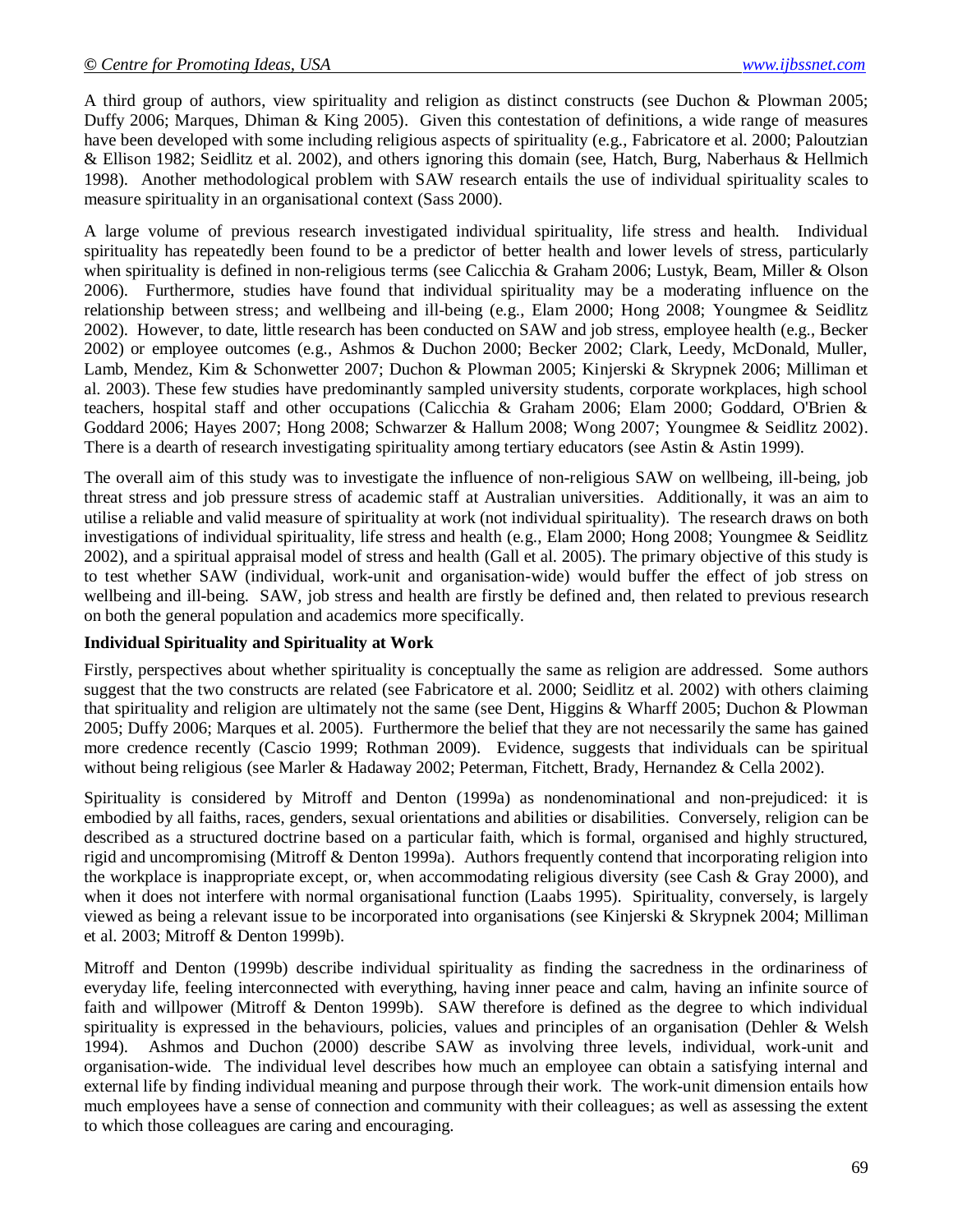Organisation-wide SAW entails the extent to which an employee perceives of themselves as having a good relationship with their organisation, and how well they consider that their own values and goals align with their organisation's.

### **Spirituality, Stress, Wellbeing and Ill-Being Research**

Stress is defined as an event or situation that is perceived as threatening, demanding or challenging (Hardie, Kashima & Pridmore 2005). Lazarus and Folkman (1984) define stress as any relationship between a person and their environment which is appraised as ‗taxing and endangers his or her wellbeing'. Theories of stress and health state that high stress leads to ill-being, especially where an individual lacks the coping resources or uses ineffective strategies to cope with stress (Hardie et al. 2005; Lazarus & Folkman 1984).

In linking stress to wellbeing, Lazarus and Folkman (1984) postulated three phases of cognitive appraisal that occur during stressful situations, which have an impact on wellbeing; namely primary appraisal, secondary appraisal and reappraisal. Primary appraisal is the process whereby an individual perceives something as stressful, neutral or positive. Secondary appraisal involves the individual evaluating the stressful situation and deciding whether they have the coping resources to deal with the stressor. Reappraisal involves an altered perception about how stressful the situation is based on new information from the environment. An important aspect of Lazarus and Folkman's model is that perception of whether the stressor is negative, positive or neutral, is determined largely on the skills, needs and values of the particular individual.

Gall et al. (2005) propose a conceptual model of the role spirituality plays in stress and health, based on Lazarus and Folkman's original (1984) transactional model. Gall et al. (2005) contend that spirituality can be used at the personal level (e.g., beliefs), primary and secondary appraisal level (e.g., spiritual appraisal), coping behaviour level (e.g., self-reflection), connection level (e.g., interconnectedness), and meaning-making (e.g., spiritual reappraisal) to cope with stressors as represented in Figure I below.



**Figure I. The Spiritual Framework of Coping (Source: Gall et al. 2005, p. 89)**

This figure demonstrates the complex relationship between stress, spiritual appraisal, and wellbeing. Wellbeing is determined by a person's ability to utilise spiritual appraisal of stressors, spiritual coping and connections; and, meaning making to potentially mediate or moderate the detrimental influence of stress on wellbeing.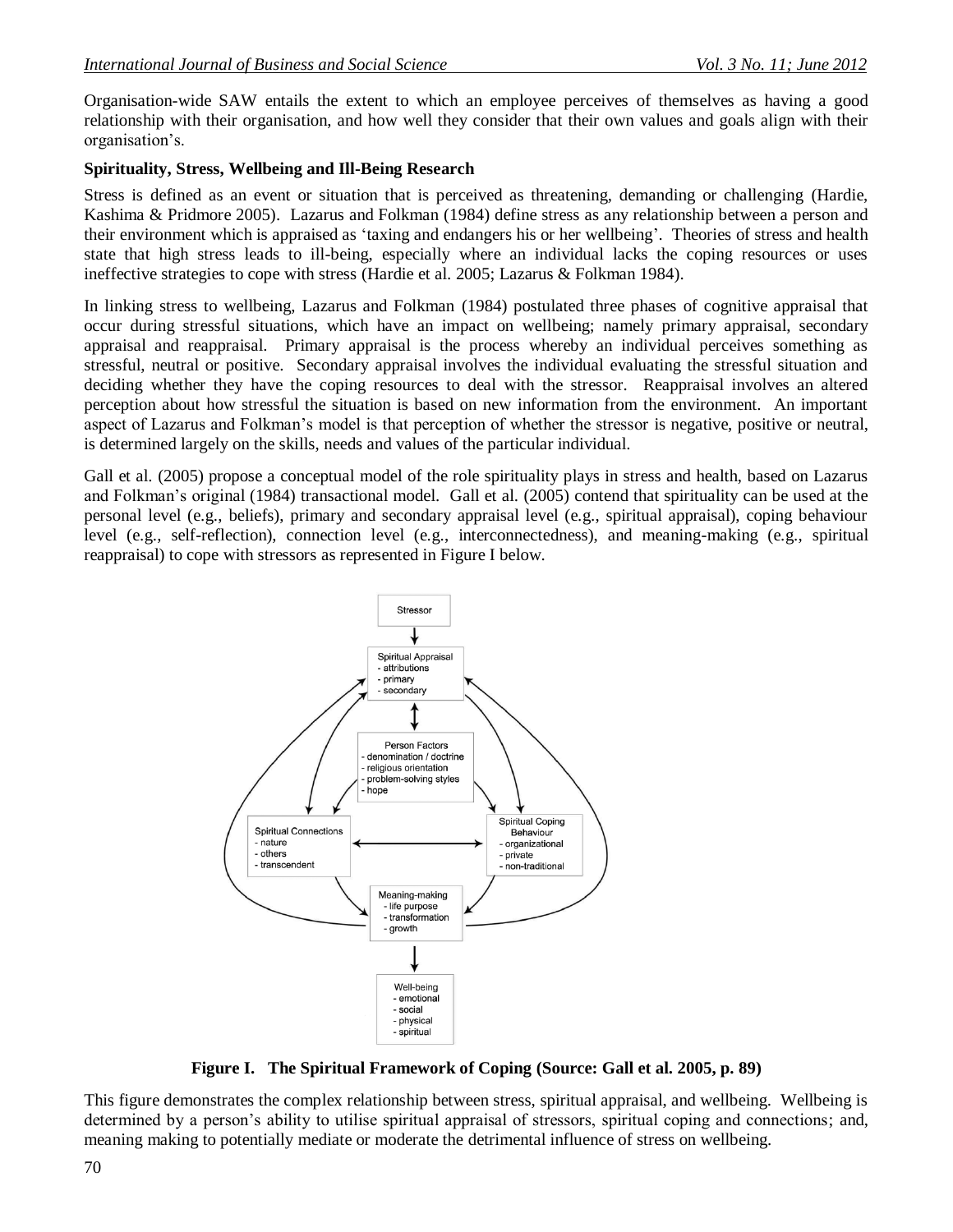The model's components are comparable to Ashmos and Duchon's (2000) spirituality at work dimensions, for example, individual spirituality at work is similar to meaning making and personal factors (e.g., beliefs). Workunit spirituality and organisation-wide spirituality at work can be likened to spiritual connections and organised spiritual coping behaviour (e.g., social support and community service).

Some researchers have proposed a moderating model between individual spirituality (or religious spirituality), stress and wellbeing (see Calicchia & Graham 2006). Most authors argued for spirituality (or religious spirituality) moderation models based on the notion of spiritual appraisal and coping. For example, Calicchia and Graham (2006) reasoned that moderation analyses were appropriate based on the preceding research which demonstrated that the influence of stress on wellbeing was effected by internal person factors (such as intelligence, previous experience and coping strategies) and external factors (such as social support and occupation). Calicchia and Graham also cited Gall et al.'s (2005) spiritual appraisal model as reason to investigate moderation models. Their overall results suggested that spirituality had some ability in buffering stresses.

Youngmee and Seidlitz (2002) investigated whether spirituality moderated the effect of stress on wellbeing and ill-being (positive and negative affect and physical adjustment) amongst college students. The authors demonstrated that spirituality buffered the adverse influence of stress on wellbeing and ill-being. Ellison (1991) investigated the role of religious spirituality in buffering the harmful effects of traumatic stress on wellbeing. This was based on a stress-buffering model of wellbeing, in which personal religious or spiritual involvement was proposed to help prevent the harmful impact of stress on wellbeing. The negative influence would be buffered by positive reappraisal of potentially stressful situations, making the stressor appear less stressful (Ellison 1991; Gall et al. 2005; Hebert et al. 2006). Alternatively, buffering would occur by helping an individual believe he or she had the capabilities to cope successfully (Ellison 1991; Gall et al. 2005; Hebert et al. 2006). Ellison ascertained that spiritual belief systems were directly related to wellbeing, while church attendance and organised religious factors led to wellbeing indirectly by strengthening religious beliefs. It was shown that religious beliefs (but not divine interaction) buffered the negative effects of trauma on wellbeing.

Other research demonstrates that the moderating effects of individual spirituality on stress only influence some aspects of health. For example, Elam (2000) studied the relationship between individual spirituality, life stress and emotional wellbeing among undergraduate college psychology students. Spirituality was a moderating influence in the relationship between daily stress and depression, positive affect and life satisfaction, but not for anxiety or negative affect. Similarly, Hong (2008) examined the moderating effects of self-transcendence meaning on psychological wellbeing of college students under academic stress. Self-transcendence meaning of life was verified to moderate the relationship between psychological wellbeing (mental-health problems, depression and self-esteem effects) and academic stress, but not sense of adequacy or anxiety.

Ellison, Boardman, Williams and Jackson (2001) investigated moderating links between multiple dimensions of religious involvement and psychological distress and wellbeing. The researchers reported no stress-buffering effects involving frequency of prayer or frequency of church attendance. However, a strong belief in eternal life buffered the harmful effects of chronic health problems and financial problems on psychological wellbeing, but not on distress. A strong belief in eternal life also reduced the negative impact of work-related problems on psychological distress, but not on wellbeing. There was no evidence to suggest that religious involvement buffered the effects of multiple stressors on distress or wellbeing.

#### **Job Stress, Wellbeing, Ill-Being and Spirituality in Universities**

The harmful influence of stress on health has been widely acknowledged (e.g., Elfering, Grebner, Semmer, Kaiser-Freiburghaus, Ponte & Witschi 2005; Jamal 2005; Shields 2006). This has been evidenced across a variety of occupation including dentists (see Palliser, Firth, Feyer & Paulin 2005), nurses (see Siying, Wei, Zhiming, Mianzhen & Yajia 2007) counselling agency employees (see Elfering et al. 2005) and general working population (see Shields 2006). Much research demonstrating the detrimental influence of job stress on health was conducted on university students (e.g., Calicchia & Graham 2006; Elam 2000; Hong 2008; Youngmee & Seidlitz 2002) or on professionals such as teachers (e.g., Goddard et al. 2006; Schwarzer & Hallum 2008) and managers (e.g., Hayes 2007; Wong 2007), but little has been conducted on higher education academic staff. Job stress has been widely linked with adverse physical, psychological and psychosomatic effects on employee personal and physical wellbeing, including high blood pressure, migraine, recurrent virus infections and stomach ulcers (see Kinman & Jones 2003).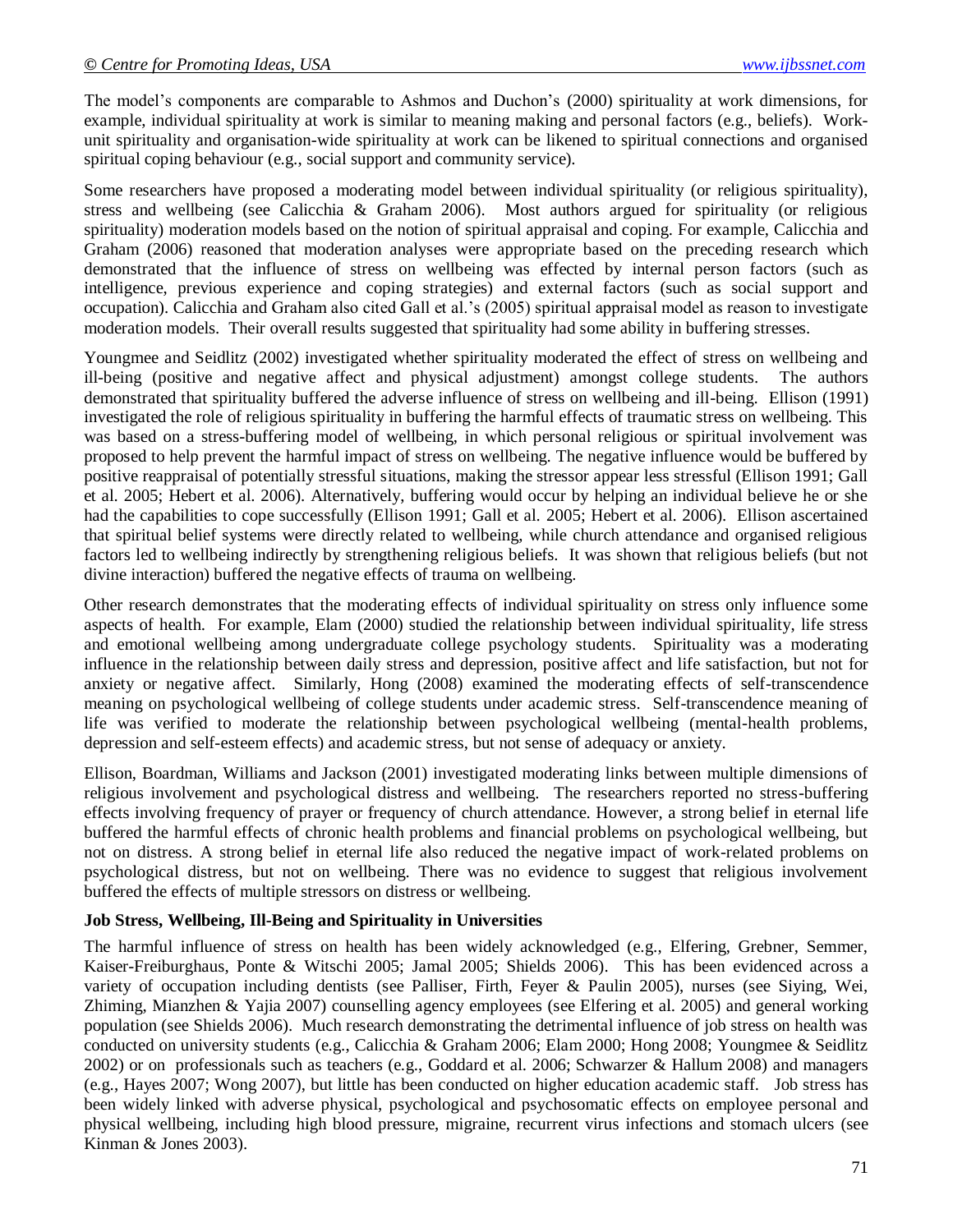High levels of job stress can lead to organisational problems, such as low productivity, increased absenteeism and turnover, as well as individual employee problems (Jamal 2005; Mostert, Rothmann, Mostert & Nell 2008). Job stress has also been found to relate to burnout, reduced job satisfaction, and lack of organisational commitment (Goddard et al. 2006; Jamal 2005).

Evidence suggests that work-related stress and demands on academics has significantly increased in recent years worldwide, and many believe that it will continue to intensify in the future (see Houston, Meyer & Paewai 2006; Kinman & Jones 2008; Mostert et al. 2008). Increasing accountability of academics, mounting pressure to publish research, rising workloads, frequent restructuring, use of short-term contracts and additional external scrutiny are also believed to contribute to rising job stress (Jacobs & Winslow 2004; Tytherleigh, Webb, Cooper & Ricketts 2005; Winefield, Gillespie, Stough, Dua, Hapuarachchi & Boyd 2003).

Tertiary educators are trying to find ways to make their lives and workplaces complete (Astin & Astin 1999). Houston et al. (2006) showed that academics were more satisfied with intrinsic rewards (such as flexibility, responsibility and variety) than extrinsic rewards (such as salary and chances for advancement). Also, a shared sense of community (aspect of SAW) seem important for academics in coping with work stress. For example, Schuler (1982) argued that employees who have socially supportive relationships are more capable of dealing with stress. This may be due to the feelings of acceptance social support fosters, and the awareness that there are colleagues available to help if needed.

Academia traditionally discourages integration of personal life (let alone spirituality) into work-life, and encourages this segregated view of work in their students (Astin & Astin 1999). What universities typically request from academics tends to conflict with what gives academics purpose in life meaning that intrinsically motivated activities often go unnoticed by the universities (Churchman 2006). Cut-backs on university funding, for example, constrain quality teaching (Winefield et al. 2003), and potential effort to incorporate such aspects of SAW. Higher education institutions are rarely reported as facilitating or enhancing spiritual development (Astin & Astin 1999). Conflicts between personal and organisational values (e.g., quality of teaching and administration work demands) were reported as frequently causing stress and hindering spiritual development (Astin & Astin 1999). Most academics report a considerable amount of stress in life overall, especially in terms of value conflicts, maintaining authenticity, finding meaning and expressing spirituality (Astin & Astin 1999). Churchman (2006) verified that academics typically believe that universities should be places of higher morals and standards, in which behaviours would be ethical and not self-serving. These academics became disappointed with their daily work routines, as universities increasingly focused on profit making and competition.

To our knowledge, it is yet to be investigated whether Gall et al.'s (2005) spiritual appraisal model has been applied specifically within a work context. Based on Gall et al.'s (2005) model, it will be tested whether individual, work-unit and organisation wide SAW moderate (buffer) the influence of job threat stress and job pressure stress on wellbeing and ill-being amongst academics.

# **Hypotheses**

Spiritual appraisal theories of stress and health (Gall et al. 2005); and, the outcomes of previous research that investigates the moderating role of individual spirituality on wellbeing and life stress (e.g., Elam 2000; Hong 2008; Youngmee & Seidlitz 2002) have shown that individual spirituality can moderate the influence of stress on health. It was therefore expected that; individual, work-unit and organisation-wide SAW (Moderator Variables) would moderate or buffer (reduce) the effect of job threat stress and job pressure stress (Independent Variables) on wellbeing and ill-being (Dependent Variables).

# *Method*

# **Participants**

One hundred and thirty-nine academic staff members employed in universities Australia wide (from higher education and technical college divisions) completed a voluntary self-report questionnaire. Eighty participants were female, fifty-eight were male and one participant did not specify gender. Most came from the Social Sciences discipline (21.6%), and Business (16.5%). A small percentage also came from a variety of other disciplines. Participants' ages ranged from 25 to 66 years ( $M = 43.66$ ,  $SD = 11.06$ ).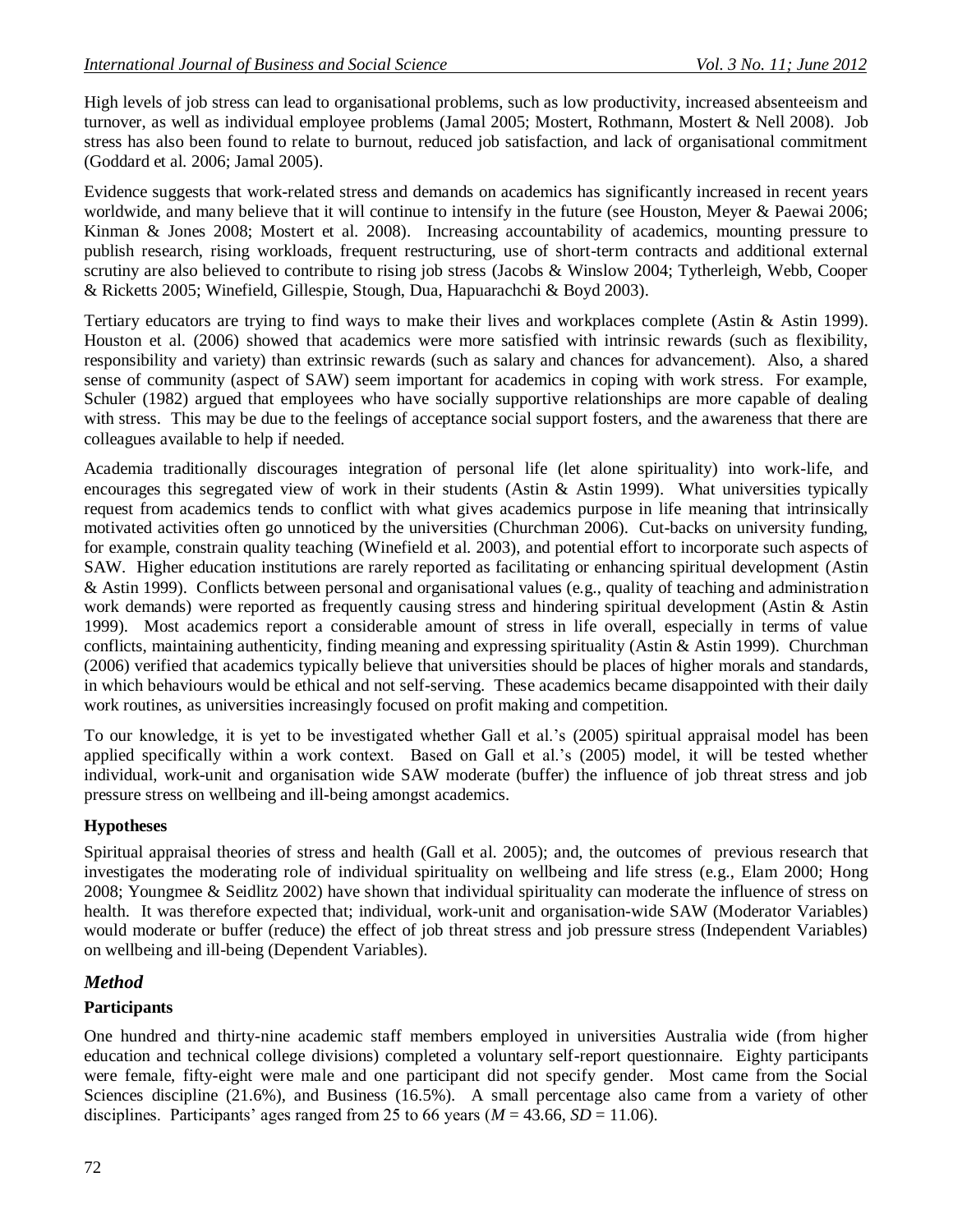The number of years participants had been employed in an academic position ranged from 0.25 up to 40 years  $(M = 7.88, SD = 7.41)$ ; work contact hours per week ranged up to 70 hours  $(M = 25.10, SD = 16.54)$ , with a modal response of 40 hours per week. Most were married (49.6%) or in a de facto relationship (20.9%) and with around more than half having children (57.6%).

Most participants were Australian born (70.5%); the remaining participants were born in 18 other countries. Participants were mostly appointed at the Lecturer level (42.4%), and Tutors (22.3%), Senior Lecturers (16.5%), Associate Professors  $(3.6\%)$ , Professors  $(2.9\%)$  and Department Heads  $(0.7\%)$  were also represented.  $1$  7.2% indicated an 'other' academic level, while 4.3% did not specify their highest academic appointment. More participants described their work to include teaching and research (55.4%) than teaching only (23.0%) or research only (15.1%) or administrative duties (2.9%). Three-point-six percent indicated ‗other' duties. Most participants were employed in urban (82.0%) and non-private universities (87.8%), while 18.0% percent were employed by rural universities, and 10.1% private universities.

### **Procedure**

A university approved email broadcast was sent out to all post-secondary higher education teaching staff of an Australian university inviting voluntary and anonymous participation. Full-time, part-time and sessional teaching staff from urban and non-urban, private and non-private universities were invited to participate. A weblink was provided in the email, which directed participants to the online questionnaire. Participants were also invited to forward the weblink and research details to teaching staff in other universities Australia-wide. A short advertisement inviting participation in the study was also placed in a national magazine for Australian University academics (*Campus Review*).

#### **Measures**

 $\overline{\phantom{a}}$ 

The first section of the questionnaire measured demographic variables, including age, gender, marital status, number of children, country of birth, highest current academic teaching appointment and academic duties. Demographic variables also included number of years employed in an academic position, discipline or faculty, number of work hours per week and type of university (urban vs non-urban; private vs non-private). The second section of the questionnaire included a SAW scale, a job stress scale, and a wellbeing scale.

The measuring instrument used for the purpose of our study was constructed as follows:

Firstly, *'Spirituality at Work'(Moderator Variable)* was operationalised as a measure which included, 6 items from of Ashmos and Duchon's (2000) Meaningful Work items were used to measure SAW at the individual level. Participants indicated on a 6-item rating scale ranging from 1 (*strongly disagree*) to 7 (*strongly disagree*) the extent to which they agreed with certain statements, for example "I experience joy in work" (Ashmos & Duchon 2000, p. 143).

Milliman et al. (2003) confirmed that when the 6 meaningful work items were used to assess workplace spirituality and employee work attitudes, they demonstrated good internal consistency (Cronbach's alpha =.88). Secondly, Milliman et al.'s (2003) 7 sense of Community items were used to measure the Work-Unit level of SAW with participants indicating on a similar rating scale ranging from 1 (*strongly disagree*) to 7 (*strongly disagree*), the extent of their agreement with statements, such as "Working cooperatively with others is valued" (Milliman et al. 2003, p. 437). Milliman et al. (2003) established that when the work unit subscale was used to assess workplace spirituality and employee work attitudes, the items demonstrated good internal consistency (Cronbach's alpha =.91).

Eight of Ashmos and Duchon's (2000) alignment with organisational values items were used to measure SAW at the organisation-wide level. Milliman et al. (2003) verified that when the 8 organisation-wide SAW items were used to assess workplace spirituality and employee work attitudes, the items demonstrated good internal consistency (Cronbach's alpha = 0.94).

 $<sup>1</sup>$  In Australia there is a hierarchy of 5 full-time academic levels: lowest is Associate Lecturer, then Lecturer, Senior Lecturer,</sup> Associate Professor and Professor. A PhD is typically required for Senior Lecturer and higher positions, sometimes also for Lecturers. Tutors can be employed casually and do not always require a PhD. Department Heads are primarily responsible for providing academic, strategic and administrative leadership to the unit, but may also engage in teaching duties. Australian universities also employ a large number of academic research assistants.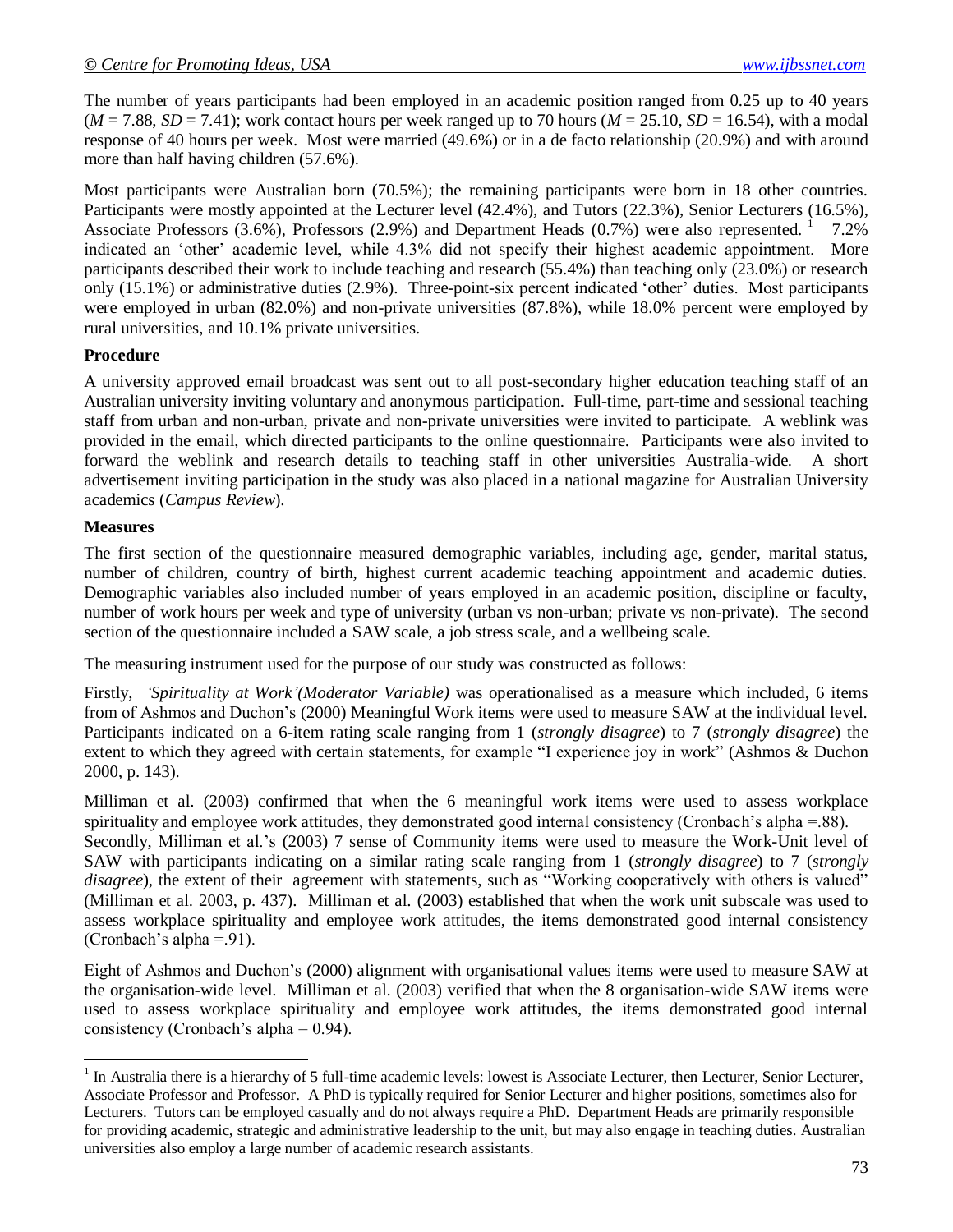Participants indicated on an 8-item rating scale ranging from 1 (*strongly disagree*) to 7 (*strongly disagree*) the extent to which they agreed with certain statements, for example, "I feel positive about the values of the organisation‖ (Ashmos & Duchon 2000, p. 144). A confirmatory factor analysis on each of the 3 subscales displayed a good model fit (Milliman et al. 2003).

To measure the independent variable job stress, Stanton et al.'s (2001) 15-item Stress in General Scale was used. Participants indicated on a 3-point rating scale  $(0 = No, 1.5 = Not sure, 3 = Yes)$  whether certain words and phrases, for example "demanding", described their job (Stanton et al. 2001, p. 873). This measure includes two subscales, job threat stress and job pressure stress with the job threat stress subscale consisting of 8 items (irritating, under control, nerve-wracking, hassled, comfortable, more stressful than I'd like, smooth running and overwhelming) and the job pressure stress subscale consisted of 7 items (demanding, pressured, hectic, calm, relaxed, many things stressful, and pushed). Some items were reversed scored. Stanton et al. (2001) reported that both subscales demonstrated good internal consistency (job threat stress Cronbach's alpha = .82, job pressure stress Cronbach's Alpha = .88), and exploratory and confirmatory factor analyses supported a two-factor solution for job stress (Stanton et al. 2001).

The dependent variables wellbeing and ill-being were measured using an adaption of the Multidimensional Health States Scale – Short Form (Hardie et al. 2005), to gauge the extent to which individuals experience a range of physical and mental states related to wellbeing and ill-being in the past month. The 35-item scale was rated in the current study on a 6-point rating scale ranging from 0 (*not experienced*) to 5 (*strongly experienced*). The scale included five wellbeing subscales: social wellbeing (friendly, sociable, cheerful, enthusiastic), somatic wellbeing (physically fit, active, strong, agile), emotional wellbeing (calm, relaxed, content, satisfied), cognitive wellbeing (competent, confident, capable, alert, efficient), and sexual wellbeing (sensual, attractive, affectionate). The scale also included three ill-being subscales: depression (miserable, gloomy, sad, depressed, trouble sleeping), anxiety (tense, nervous, worried, uptight, indecisive), and somatic symptoms (backache, muscle pain, headache, indigestion, abdominal pain). The MHSS-SF has previously demonstrated good construct validity (Hardie et al. 2005) and factor structure (Morris 2008); total wellbeing and ill-being measures have shown good internal consistency (Hardie et al., 2005; Cronbach's alpha for wellbeing = .92 and ill-being = .90).

### *Results*

Correlational analyses were performed to test if the main study variables were viable to include in the main moderation analyses. Hierarchical regressions were then performed in order to investigate whether SAW moderated (or buffered) the influence of job stress on wellbeing and ill-being. Variables used in the multiple regression analyses were centered in order to minimise multicollinearity problems (Tabachnick & Fidell 2007). Table I below provides the descriptive statistics for the main study variables prior to centering.

| Variables                  | Mean | SD   | Min  | Max  | Range   |
|----------------------------|------|------|------|------|---------|
| Individual SAW             | 5.44 | 1.18 | 1.50 | 7.00 | $1 - 7$ |
| Work Unit SAW              | 4.70 | 1.25 | 1.43 | 7.00 | $1 - 7$ |
| Organisation-wide SAW      | 3.54 | 1.36 | 1.00 | 6.50 | $1 - 7$ |
| Wellbeing                  | 3.25 | .88  | .70  | 5.00 | $1 - 5$ |
| Ill-Being                  | 1.99 | 1.13 | .00  | 5.00 | $1 - 5$ |
| <b>Job Threat Stress</b>   | 1.17 | .83  | .00. | 3.00 | $0 - 3$ |
| <b>Job Pressure Stress</b> | 2.07 | .90  | .00  | 3.00 | $0 - 3$ |

**Table I : Summary of Descriptive Statistics**

 $N = 139$ *. Note.* SAW = Spirituality at Work.

As can be seen from Table I in comparison to the range of possible scores for each scale, on average, academics experienced relatively moderate levels of job threat stress and high levels of job pressure stress. On average, academics experienced relatively high levels of individual SAW, medium to high levels of work-unit SAW, and medium levels of organisation-wide SAW.

Cronbach's alpha reliabilities were calculated for each of the scales to determine the reliability of the measures. Bivariate correlations were conducted to determine whether the three SAW subscales (individual, work-unit and organisation-wide levels) were significantly related to job threat stress, job pressure stress, wellbeing and illbeing.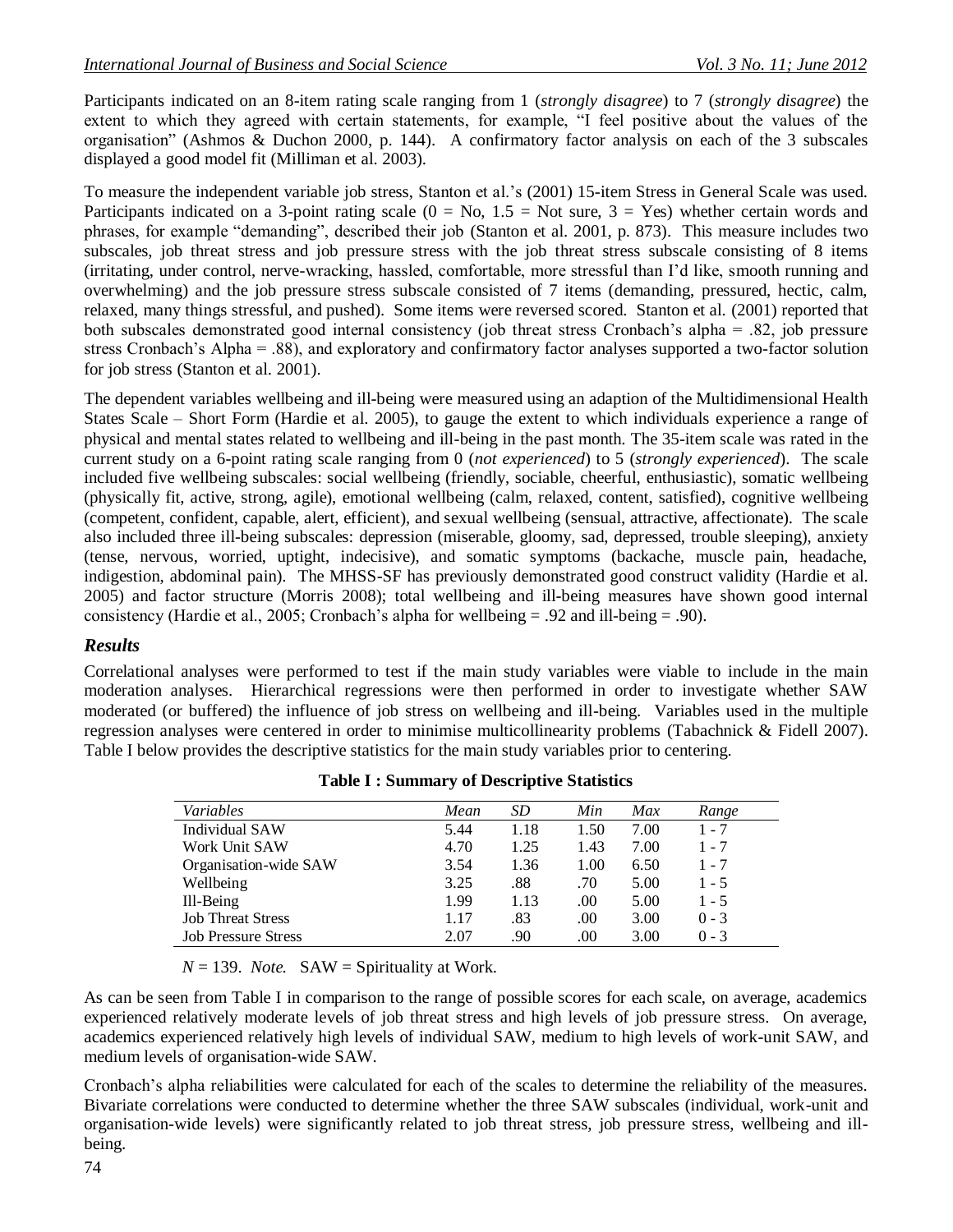Only independent variables that correlated with dependent variables were included in subsequent multiple regression analyses. Table II below shows the reliability coefficient for each scale and the Pearson *R* correlation coefficients between the measures.

|                            | <i>Individual</i><br>SAW | Work-<br>Unit SAW | Organisation-<br>wide SAW | Wellbeing | Ill-<br>Being | <b>Job Threat</b><br><b>Stress</b> | Job Pressure<br><b>Stress</b> |
|----------------------------|--------------------------|-------------------|---------------------------|-----------|---------------|------------------------------------|-------------------------------|
| Individual SWS             | [.90]                    |                   |                           |           |               |                                    |                               |
| Work-Unit SWS              | .39***                   | [.90]             |                           |           |               |                                    |                               |
| Organisation-wide SWS      | $.33***$                 | $.46***$          | [.94]                     |           |               |                                    |                               |
| Wellbeing                  | $.33***$                 | $.37***$          | $.36***$                  | [.93]     |               |                                    |                               |
| Ill-Being                  | $-.20*$                  | $-21*$            | $-21*$                    | $-.44***$ | [.93]         |                                    |                               |
| <b>Job Threat Stress</b>   | $-37***$                 | $-36***$          | $-.40***$                 | $-.57***$ | .49***        | T.851                              |                               |
| <b>Job Pressure Stress</b> | $-32***$                 | $-33***$          | $-28**$                   | $-.45***$ | $37***$       | $.65***$                           | .881                          |

|  |  |  | Table II: Reliability Coefficients and Bivariate Correlations among Study Variables |
|--|--|--|-------------------------------------------------------------------------------------|
|--|--|--|-------------------------------------------------------------------------------------|

 $N = 139$ . *Note.* Cronbach's alpha reliabilities are shown on the diagonal in bold. SAW = Spirituality at Work. \*\*\* *p* < 0.001, \*\* *p* < 0.01, \* *p* < 0.05.

As shown in Table II, the SAW subscales (individual, work unit and organisation-wide) were moderately and positively correlated with each other. All three SAW subscales were positively, and weak-to-moderately correlated, with wellbeing. They were negatively and weak-to-moderately, correlated with ill-being, job threat stress and job pressure stress. Individual and organisation-wide SAW were most strongly correlated with job threat stress. Job threat stress and job pressure stress were negatively and moderate-to-strongly correlated with wellbeing; and positively and moderately related to ill-being. All of these variables were retained for subsequent regression analyses as they significantly correlated with each other.

The bivariate relationships of the continuous demographic variables (age, number of years employed in an academic position and number of contact hours per week), and the dependent variables were examined to determine whether to control for demographics in subsequent analyses or not. The only significant correlation was between age and ill-being  $(r = -0.21, p < 0.05)$ . There were no differences in the study variables for gender. Consequently, multiple regression analyses were performed on the sample as a whole.

#### **Moderator Models**

Baron and Kenny (1986) argue that moderation results when the relationship between two variables changes as a function of the moderation variable. The moderator hypothesis is supported if the interaction between the independent variable and moderator significantly influences the dependent variable (Baron & Kenny 1986). Buffering moderation occurs when the moderator variable weakens the effect of the independent variable on the dependent variable (Frazier et al. 2004). Figure II below demonstrates the moderation model Baron and Kenny (1986) and Frazier et al. (2004) describe.



**Figure II Moderator Model (Source: Frazier et al. 2004, p. 116)**

To test for moderator effects, Frazier et al. (2004) firstly recommend centering the independent and moderator variables (e.g., subtracting the sample mean from each individual score). Secondly, product terms are calculated which represent the interaction between the independent variable and the moderator variable (Frazier et al. 2004).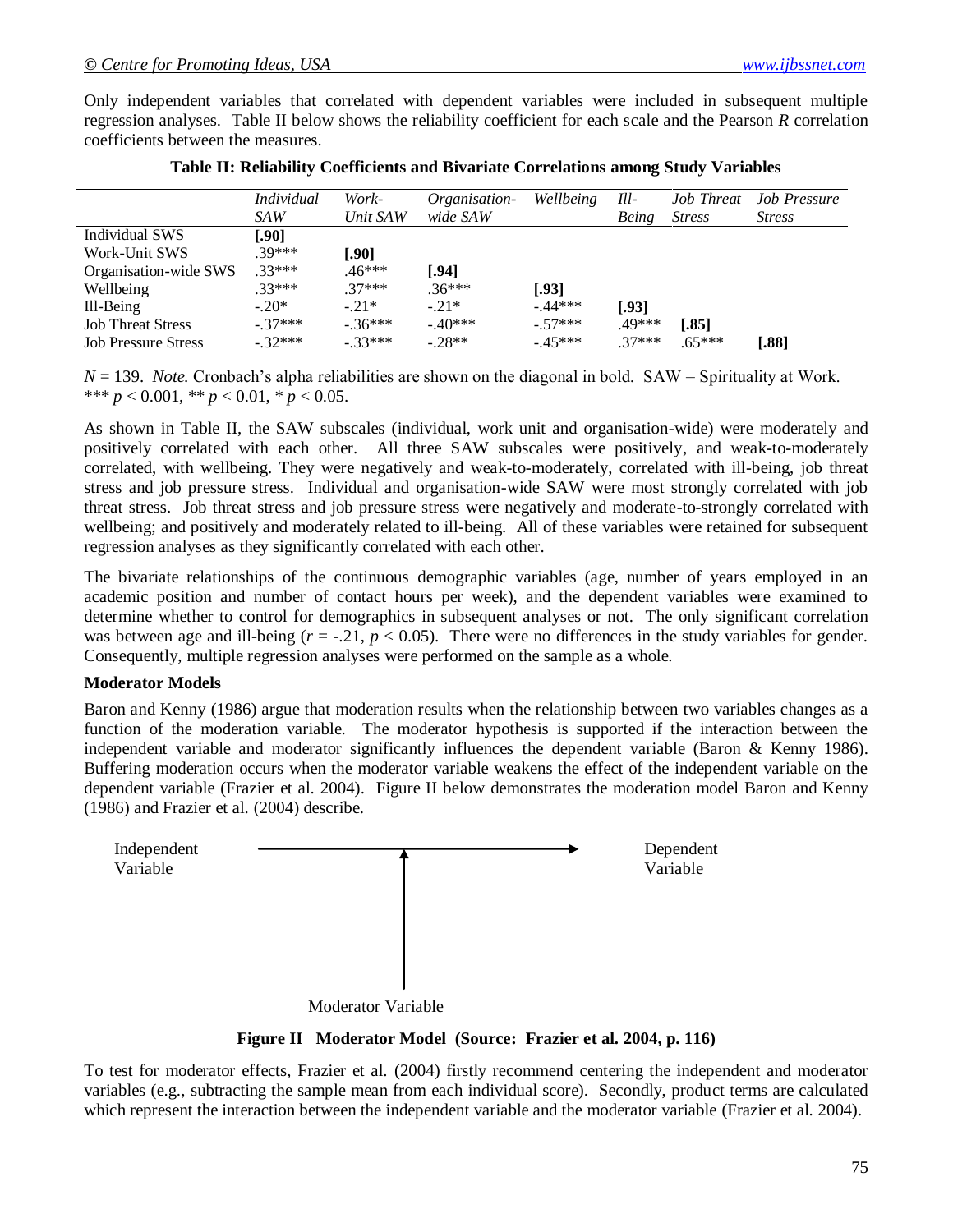Thus, product terms are computed by multiplying the newly centered independent and moderator variables together. Moderation models are tested using hierarchical regression analysis: the centered variables are entered in block one, and product terms in block two (Frazier et al. 2004).

Hierarchical regression analyses were performed to test moderation models involving interactions between the three SAW variables and the two job stress variables in the prediction of wellbeing and ill-being. Two separate hierarchical regression analyses were conducted in order to examine moderator effects for the two dependent variables separately, that is, wellbeing and ill-being. Although the general structure of the regression equation was the same for both dependent variables, the independent variables entered at the first step varied. For the dependent variable of ill-being, age was controlled for by entering it in the first step before SAW.

**Moderator Models for Wellbeing and Ill-being.**Centred individual, work-unit and organisation-wide SAW variables and centred job threat stress and job pressure stress variables were entered in block one, and the six product terms (centred spirituality at work x centred job stress') were entered in block two, with wellbeing entered as the dependent variable. The results of the hierarchical regression analysis are shown below in Table III. *R* was significantly different from zero at the end of each step. After step two, with all the independent variables in the regression equation,  $R = .64$ ,  $F(11, 127) = 7.82$ ,  $p < 0.001$ .

### **Table III: Summary of Hierarchical Regression Analysis for Job Stress, Spirituality at Work and Wellbeing**

| <b>Step</b>   | Predictor                              | $R^2$ | Adjusted<br>$R^2$ | $R^2$<br>Change | F     | dfl, | df2 | $\boldsymbol{p}$ |
|---------------|----------------------------------------|-------|-------------------|-----------------|-------|------|-----|------------------|
|               | Individual SAW                         | .38   | .35               | .38             | 15.97 | 5,   | 133 | < 0.001          |
|               | Work-unit SAW<br>Organisation-wide SAW |       |                   |                 |       |      |     |                  |
|               | Job threat stress                      |       |                   |                 |       |      |     |                  |
|               | Job pressure stress                    |       |                   |                 |       |      |     |                  |
| $\mathcal{D}$ | <b>Individuality SAW</b>               | .40   | .35               | .03             | 1.02  | 6,   | 127 | .416             |
|               | x job threat stress                    |       |                   |                 |       |      |     |                  |
|               | x job pressure stress                  |       |                   |                 |       |      |     |                  |
|               | Work-unit SAW                          |       |                   |                 |       |      |     |                  |
|               | x job threat stress                    |       |                   |                 |       |      |     |                  |
|               | x job pressure stress                  |       |                   |                 |       |      |     |                  |
|               | Organisation-wide SAW                  |       |                   |                 |       |      |     |                  |
|               | x job threat stress                    |       |                   |                 |       |      |     |                  |
|               | x job pressure stress                  |       |                   |                 |       |      |     |                  |

 $N = 139$ *. Note.* SAW = Spirituality at Work

As shown in Table III, adding the set of six product terms failed to produce a significant increment in  $R^2$ . In addition, no product term reached significance at the .05 level, suggesting that there was no interaction between spirituality at work and job stress in the prediction of wellbeing. Therefore, spirituality at work did not moderate the influence of job stress on wellbeing. Though, in block two, the main effect of job threat stress significantly predicted wellbeing ( $sr_i^2 = .07$ ,  $B = -.40$ ,  $\beta = -.38$ ,  $p < .001$ ) over and above the other variables. The 95% confidence interval for *B* was from -.61 to -.19 for job threat stress.

At the bivariate level, age correlated significantly with ill-being, therefore its influence on ill-being was controlled in the hierarchical analysis. Age was entered in block one; centred individual, work-unit and organisation wide spirituality at work variables and centred job threat and pressure stress variables were entered in block two; and the six product terms (centred spirituality at work x centred job stress) were entered in block three, with ill-being as the dependent variable. The results of the hierarchical regression analysis are shown below in Table IV. *R* was significantly different from zero at the end of each step. After step three, with all the independent variables in the regression equation,  $R = .57$ ,  $F(12, 126) = 5.11$ ,  $p < .001$ .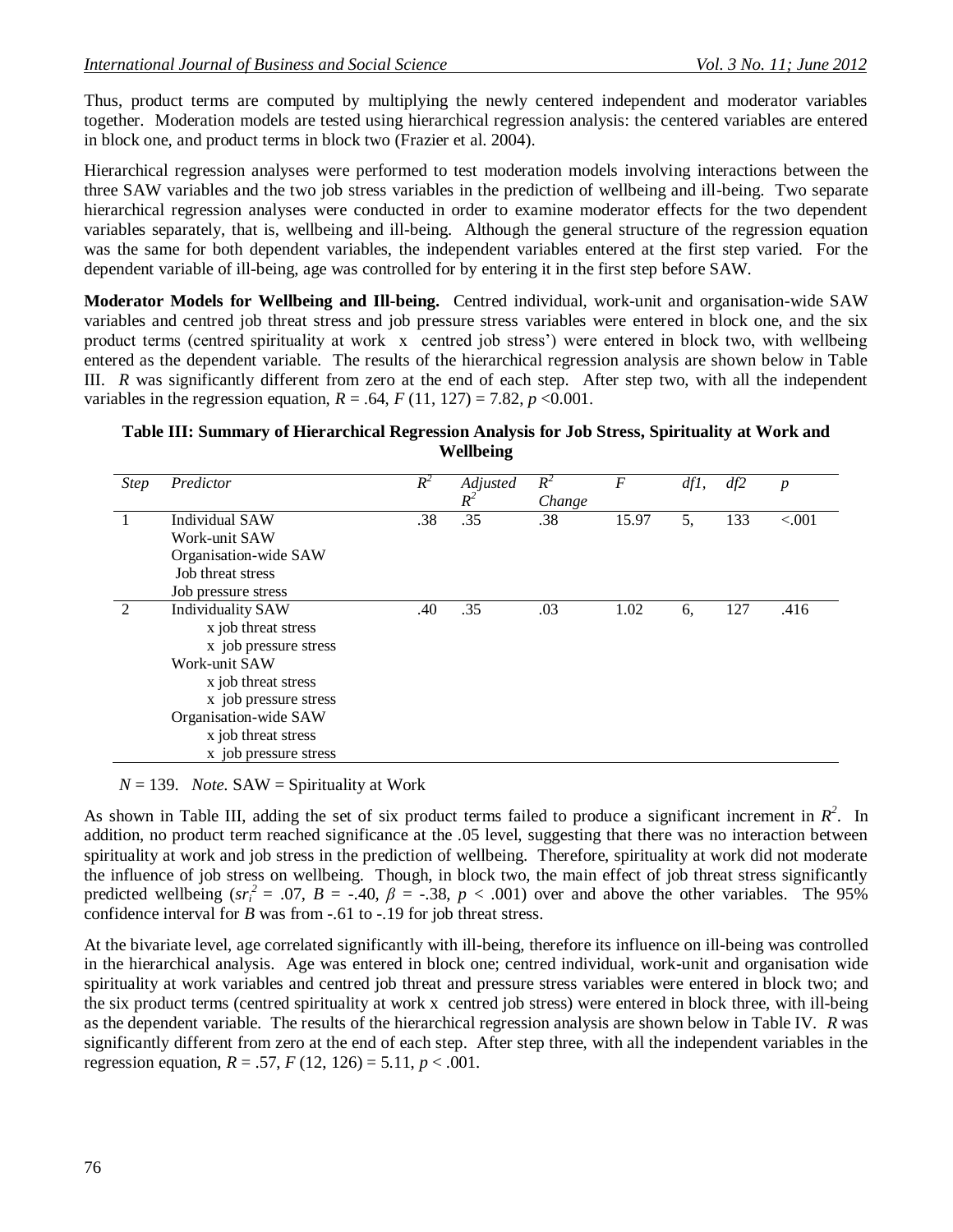| <b>Step</b> | Predictor                | $R^2$ | Adjusted<br>$R^2$ | $R^2$<br>Change | $\overline{F}$ | df1, | df2 | $\boldsymbol{p}$ |
|-------------|--------------------------|-------|-------------------|-----------------|----------------|------|-----|------------------|
|             | Age                      | .05   | .04               | .05             | 6.49           | 1,   | 137 | < 0.05           |
| 2           | <b>Individual SAW</b>    | .31   | .28               | .27             | 9.98           | 5,   | 132 | < .001           |
|             | Work-unit SAW            |       |                   |                 |                |      |     |                  |
|             | Organisation-wide SAW    |       |                   |                 |                |      |     |                  |
|             | Job threat stress        |       |                   |                 |                |      |     |                  |
|             | Job pressure stress      |       |                   |                 |                |      |     |                  |
| 3           | <b>Individuality SAW</b> | .33   | .26               | .02             | .64            | 6.   | 126 | .70              |
|             | x job threat stress      |       |                   |                 |                |      |     |                  |
|             | x job pressure stress    |       |                   |                 |                |      |     |                  |
|             | Work-unit SAW            |       |                   |                 |                |      |     |                  |
|             | x job threat stress      |       |                   |                 |                |      |     |                  |
|             | x job pressure stress    |       |                   |                 |                |      |     |                  |
|             | Organisation-wide SAW    |       |                   |                 |                |      |     |                  |
|             | x job threat stress      |       |                   |                 |                |      |     |                  |
|             | x job pressure stress    |       |                   |                 |                |      |     |                  |

### **Table IV: Summary of Hierarchical Regression Analysis for Job Stress, Spirituality at Work and Ill-being when Controlling for Age**

#### $N = 139$ *. Note.* SAW = Spirituality at Work

As shown in Table IV, the set of six product terms failed to produce a significant increment in  $R^2$ . In addition, no product term reached significance at the 0.05 level, suggesting that there was no interaction between spirituality at work and job stress in the prediction of ill-being. Therefore, spirituality at work did not moderate the influence of job stress on ill-being. However, in block 3, the main effects of job threat stress ( $sr_i^2 = .09$ ,  $B = .61$ ,  $\beta = .45$ ,  $p <$ .001) and age ( $sr_i^2$  = .06, *B* = -.03,  $\beta$  = -.26, *p* = .001) significantly predicted ill-being over and above that of the other variables. Of the significant predictors, job threat stress explained more variance in ill-being than did age. The 95% confidence interval for *B* was -.04 to -.01 for age, and from .32 to .89 for job threat stress.

#### *Discussion*

Due to the increasing popularity of research conducted on spirituality at work, this research aimed to investigate positive and negative outcomes of spirituality on stress and health experienced at work by Australian academics. Specifically, it was hypothesised that spirituality at work would have a buffering effect on the detrimental influences of job stress on both wellbeing and ill-being. Contrary to expectations the hypothesis was not supported. Results of the initial correlation analyses suggested that academics with high levels of spirituality at work (individual, work unit and organisation-wide) tended to experience fewer instances of ill-being, more instances of wellbeing, less job threat stress and less job pressure stress. Academics with high levels of job threat stress and less job pressure stress tended to experience more instances of ill-being and fewer instances of wellbeing. At a multivariate level, however, spirituality at work did not buffer the influence of job stress on wellbeing or ill-being. However, job threat stress did significantly predict decreased wellbeing over and above job pressure stress, spirituality at work and the interaction variables.

Job threat stress and age significantly predicted increased ill-being over and above job pressure stress, spirituality at work or the interaction variables. Not surprisingly, symptoms of ill-health tended to increase with age among academics. It seems that when academic teaching staff felt irritated, lacked control; or were nerve-wracked, hassled, uncomfortable, or overwhelmed (due to their work), they were less likely to experience wellbeing, and more likely to experience ill-being. Contrary to expectations achieving meaningful work, experiencing a sense of community among colleagues, and alignment between individual values and the values of the organisation, neither fostered academics' wellbeing, or reduced their ill-being. The results are consistent with studies that found a significant detrimental influence of job threat stress on health (Elfering et al. 2005; Jamal 2005; Palliser et al. 2005; Shields 2006; Siying et al. 2007). The results were, however, differing in agreement with research which found that sense of community (work-unit aspect of spirituality at work) helps academics better cope with stress (see Schuler 1982) and those which demonstrated a buffering effect of spirituality at work on the influence of job stress on wellbeing (see Elam 2000; Hong 2008; Youngmee & Seidlitz 2002; Calicchia & Graham 2006; Ellison 1991; Ellison et al. 2001).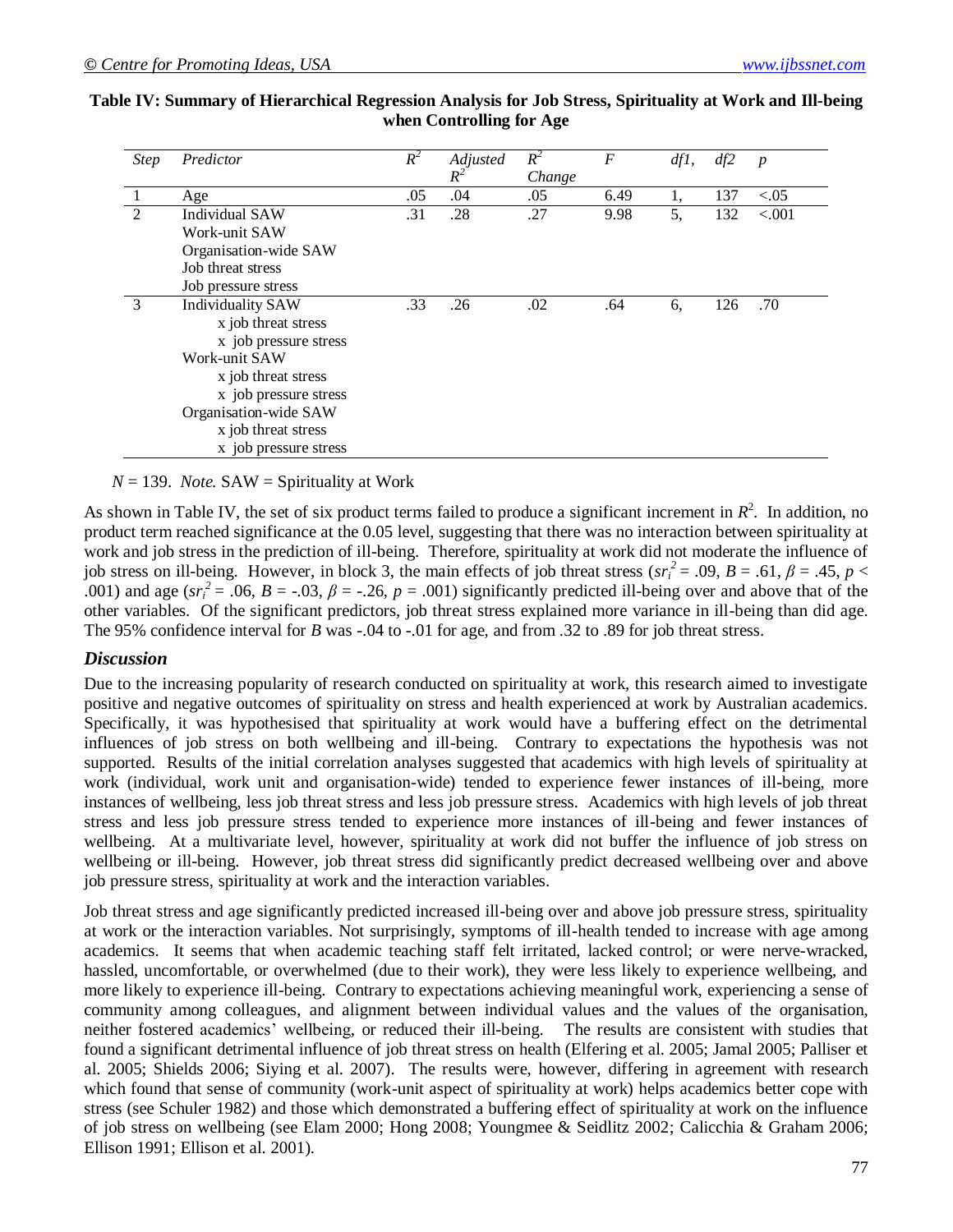This sense of community may not have translated into the level of support necessary to buffer their levels of stress. It is possible that time is just not spent on making sure all is well with fellow colleagues. The results were also consistent with the research demonstrating the detrimental influence of job stress on health amongst university students (e.g., Calicchia & Graham 2006; Elam 2000; Hong 2008; Youngmee & Seidlitz 2002), teaching (e.g., Goddard et al. 2006; Schwarzer & Hallum 2008) and management (e.g., Hayes 2007; Wong 2007).

### **Implications**

Results of this study are consistent with Lazarus and Folkman's (1984) findings as represented in a transactional model of stress and coping. They posit that job threat stress directly influences academics wellbeing and ill-being detrimentally. Even though Gall et al.'s (2005) spiritual appraisal model was based on the transactional model of stress and coping, the results did not give support to the spiritual appraisal model. Gall et al.'s (2005) spiritual appraisal model may need refinement when applied to the academic work environments. The ever-increasing pressures and anxieties of academic life may be overriding the impact of spiritual appraisal on work stressors, even though previous literature argues a need for spirituality in the workplace. Nevertheless, incorporating spirituality at work models, such as Ashmos and Duchon's (2000), may be usefully incorporated into contemporary management theories and have potential value for universities and businesses of the future given that researchers have often pointed out the lack of development in theoretical understanding of how spirituality is an influence in the workplace (Butts 1999; Cunha, Rego & D'Oliveira 2006; Giacalone & Jurkiewicz 2003). This research indicates the importance of continuing to empirically assess and refine these models.

Although the results implied that spirituality at work does not thus far directly predict higher wellbeing or lower ill-being amongst Australian academics, in environments where job pressure stress is very high, they also suggest the ability of spirituality to moderate the influence of job stress on health may be overridden. The results of the moderation analyses could therefore be attributed to the sample used in the study. Where these academics felt extremely anxious about university stressors, spirituality at work may not have been effective in buffering the effects of stress on wellbeing or ill-being. These findings substantiate the earlier view that the effectiveness of spirituality in coping with stress depends on the level of stress experienced (Youngmee & Seidlitz 2002).

These findings imply that wellbeing and ill-being of academics are predominantly influenced by job threat stress. Interestingly, job pressure stress does not appear to influence wellbeing or ill-being. This may imply that job pressure stress does not influence wellbeing or ill-being at all, or that job pressure stress may be only influential of wellbeing and ill-being in particular circumstances or among particular samples.

Thus, universities should contemplate incorporating a stress management (job threat focus) component into Human Resource Management (HRM) programs, in order to promote wellbeing, and reduce ill-being. As job threat stress relates to anxiety or overwhelming feelings of job stress, while pressure represented time and demand aspects of job stress (Stanton et al. 2001), person-centred stress management techniques could be considered in order to promote wellbeing and combat ill-being. Examples of strategies include promotion of employee relaxation, exercise, good eating habits and counselling (Aderman & Tecklenburg 1983; Bruning & Frew 1985; Palmer & Dryden 1994; Richardson & Rothstein 2008; Stone 2008).

On average, high levels of individual spirituality at work were found among academics in this sample, yet individual spirituality at work was not found to have influenced wellbeing, job stress or work-life conflict. Spirituality may not yet have the potential to positively influence wellbeing over and above job stress, even if spirituality amongst academics is high. This may change in time as universities enter the profit-making market (Churchman 2006), and like other businesses across the globe, move into the new spirituality paradigm (Ashmos & Duchon 2000). Spiritual Human Resource Management (HRM) practices currently may be more important in Australian corporate businesses. Corner (2009), claims that spirituality at work is seen as a critical resource for business in the 21<sup>st</sup> century by both academics and practitioners in terms of business ethics and sense of community and interconnectedness. In order to add value to future wellbeing HRM initiatives, universities should consider including spirituality at work as a facet of their organisational culture and wellbeing initiatives.

HRM programs or interventions aimed at improving wellbeing should not be implemented purely to effect the bottom line, or as a short-term fad (Dehler & Welsh 2003; Marques 2005). Organisations should develop spiritual, healthy and flexible cultures in order to become socially responsible, meaningful, community orientated, authentic and employee focussed (Milliman et al. 2003; Mitroff & Denton 1999b).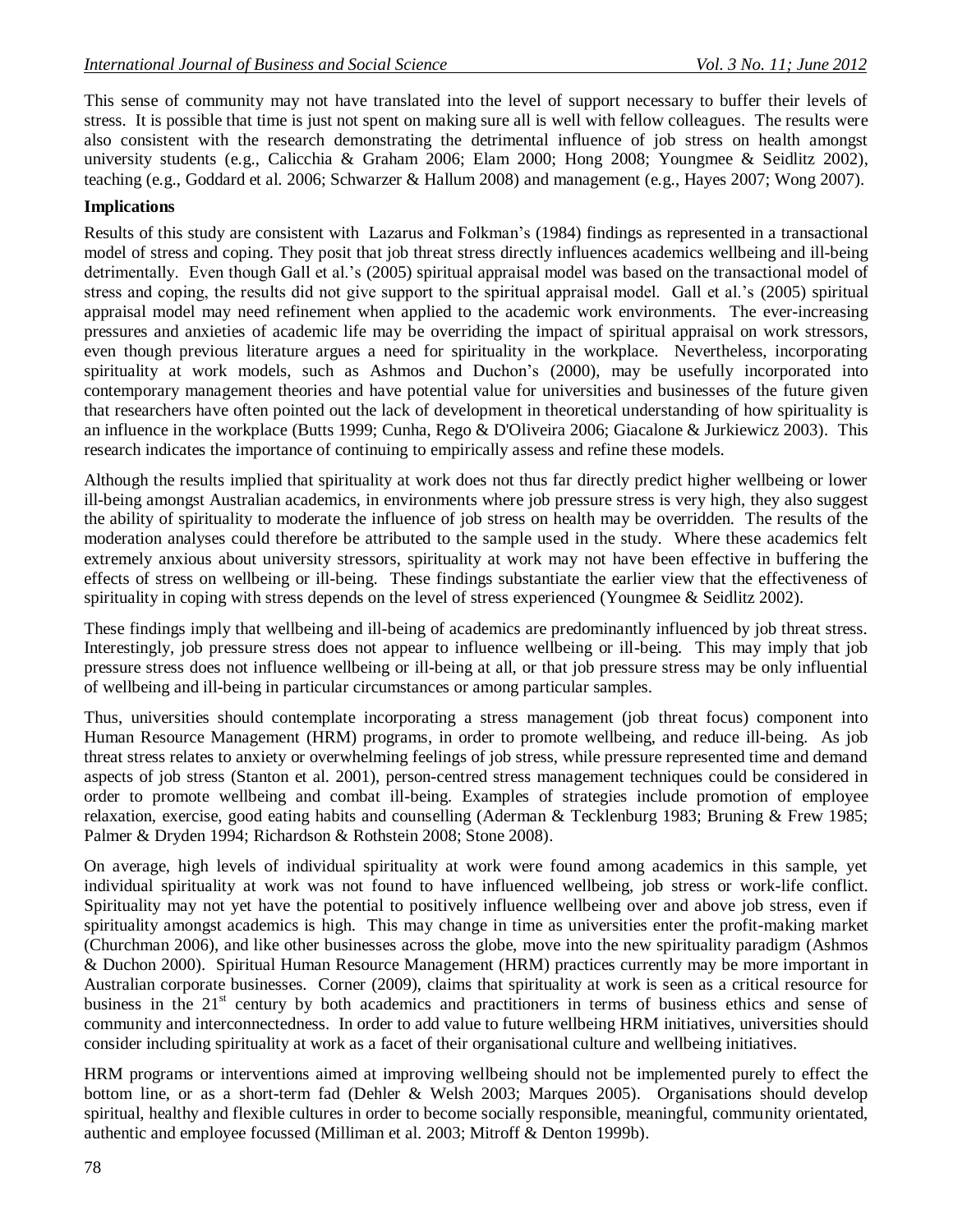Harrington et al. (2002) predicted that incorporating spirituality into HRM practices would become an important part of every type of organisation in the future, big and small. Mitroff and Denton (1999a) also suggest that a very important challenge for management in the next millennium would be incorporating employees' spiritual needs into the workplace, through recognition via HRM practices.

#### **Limitations and Suggestions for Future Research**

The term 'spirituality' has often been associated with religion (Astin  $\&$  Astin 1999). This association may have constrained participants responses, particularly if academics interpreted 'spirituality at work' as 'religion'. It is important to clearly distinguish between religion and spirituality, as outcome of studies investigating the influence of spirituality and/or religion will vary depending on what definition of spirituality is used and how participants interpret it (Hebert, Weinstein, Martire & Schulz 2006; Wills 2009). Further research agendas should ensure that ‗spirituality at work' is not confused with religion. Terms such as personal authenticity, mission in life, or sacredness of life (Astin & Astin 1999); the transcendent, complete soul and interconnectedness (Hebert et al. 2006; Mitroff & Denton 1999b) as expressed through work, may better explain what is meant by the term spirituality at work.

As spirituality is claimed to be a subjective concept (Giacalone & Jurkiewicz 2003), the use of only quantitative data collection methods and analysis may have limited the depth and quality of results in our study. Self-report measures were used for all the variables, and this may have created biases in the data (Dyer 2006). A multimethod approach combining qualitative and quantitative methods could be considered in future studies, to avoid methodological biases (Dyer 2006). Using a mixed methods approach may also could give the researcher comparable and complementary information about the participants' spirituality at work (Murphy & Davidshofer 2001).

The study was further limited by the small sample size which impaired the potential to establish causal relationships between spirituality at work and both wellbeing and ill-being. The sample size also compromised the potential to investigate several sets of relationships to be tested simultaneously (as is found in the real world). Future studies (with appropriate sampling methods) may utilise structural equation modelling. A longitudinal study would also aid in determining the causal association between spirituality at work, job stress and wellbeing (Tabachnick & Fidell 2007).

In order to preserve reliability of the measures, total wellbeing and ill-being measures were used in the analyses rather than individual subscale scores (social, somatic, emotional, cognitive and sexual wellbeing, and depression, anxiety and somatic ill-being). If any direct effects or moderation effects involving these aspects of wellbeing and ill-being were present, they may not have been evident due to the use of total wellbeing and ill-being scores. Future research could investigate different aspects of wellbeing and ill-being as previous research suggests that spiritualty is a moderating influence on the relationship between stress and some aspects of health but not others (e.g., Elam 2000; Hong 2008).

### *Conclusion*

This study aimed to address gaps in the current literature on spirituality at work, particularly the lack of research on Australian academic teaching staff. The study improved on many previous studies, which generalised definitions and measures of individual spirituality to the workplace. This research used an alternative approach that utilised an existing spirituality at work measure. Measures that previously demonstrated good reliability and validity were selected to empirically investigate the impact of spirituality at work on HRM issues. Instead of investigating the relationship between individual spirituality, life stress and wellbeing, the present study investigated spirituality at work's influence on wellbeing, ill-being and job stress (threat and pressure) specifically. Multidimensional measures of these variables were used to better understand the complex nature of spirituality at work including its potential to positively and negatively influence organisational outcomes. The present study contributes to the current literature, on moderation effects of spirituality on job stress and health, previously uninvestigated in workplace-specific contexts, notably in academia or with empirical methods. From this research, it is evident that further exploration of the construct is essential to better understand potential benefits of spirituality in the workplace.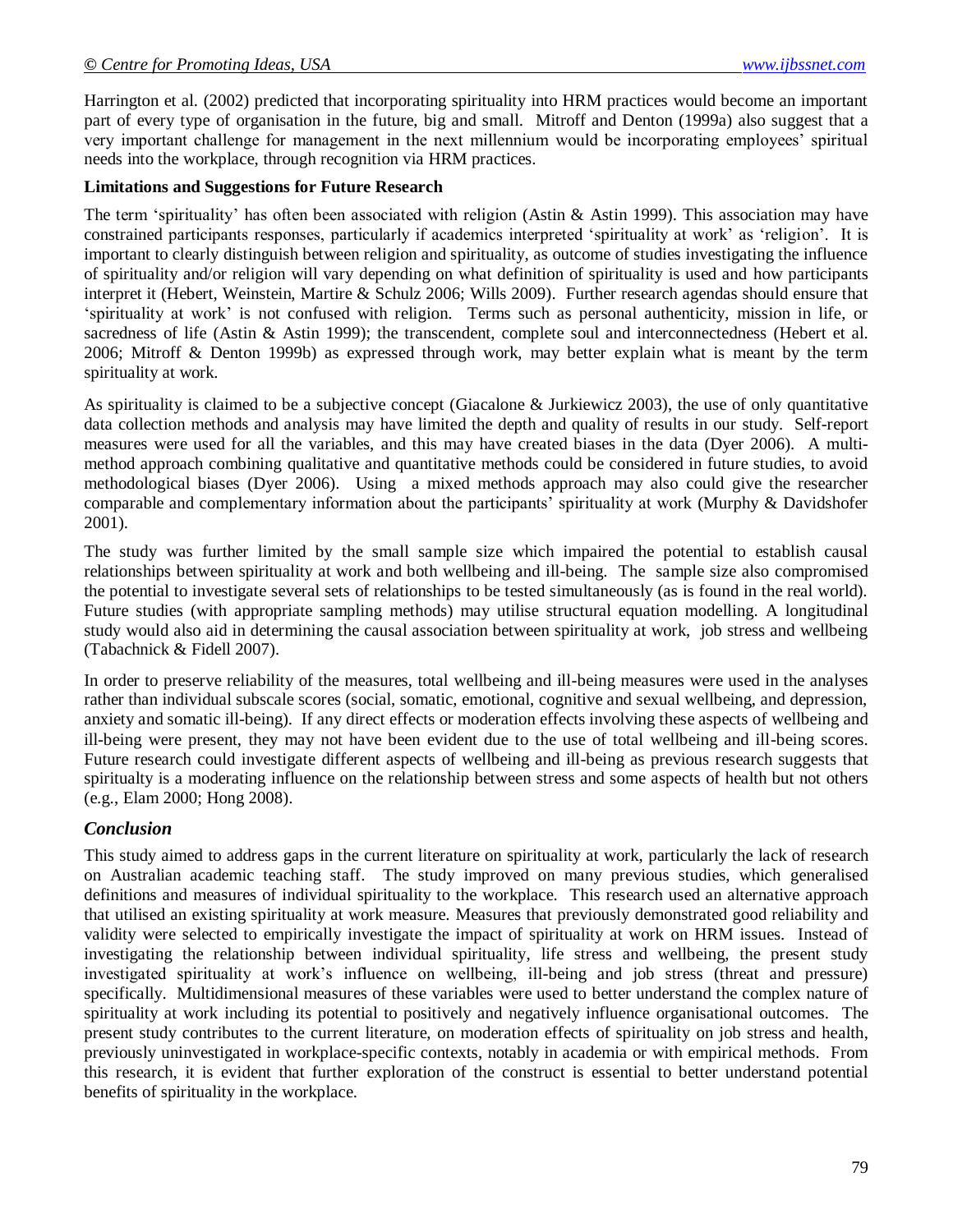#### *References*

- Ackers, P & Preston, D 1997, 'Born again? The ethics and efficacy of the conversion experience in contemporary management development', *Journal of Management Studies*, vol. 34, no. 5, pp. 677-701.
- Aderman, M & Tecklenburg, K 1983, 'Effect of relaxation training on personal adjustment and perceptions of organizational climate', *Journal of Psychology: Interdisciplinary and Applied*, vol. 115, no. 2, pp. 185-191.
- Ashmos, DP & Duchon, D 2000, 'Spirituality at work: A conception and measure', *Journal of Management Inquiry*, vol. 9, no. 2, pp. 134-145.
- Astin, A & Astin, H 1999, *Meaning and spirituality in the lives of college faculty: A study of values, authenticity and stress,* University of California, Los Angeles.
- Baron, RM & Kenny, DA 1986, 'The moderator-mediator variable distinction in social psychological research: Conceptual, strategic, and statistical considerations', *Journal of Personality and Social Psychology*, vol. 51, no. 6, pp. 1173-1182.
- Becker, PL 2002, *Spirituality in Australian organisations: employee attitudes and impact on well being*, DPsych thesis, Swinburne Graduate Research School, Swinburne University of Technology, Australia.
- Biberman, J 2003, 'How workplace spirituality becomes mainstreamed in a scholarly organization', in RA Giacalone and CL Jurkiewicz (eds), *Handbook of workplace spirituality and organizational performance*, ME Sharpe Inc., New York.
- Bruning, NS & Frew, DR 1985, 'The impact of various stress management training strategies a longitudinal field experiment', Paper presented at the *45th Annual Academy of Management Proceedings*, Santiago, CA.
- Butts, D 1999, 'Spirituality at work: an overview', *Journal of Organizational Change Management*, vol. 12, no. 4, pp. 328-331.
- Calicchia, JA & Graham, LB 2006, 'Assessing the relationship between spirituality, life stressors, and social resources: Buffers of stress in graduate students', *North American Journal of Psychology*, vol. 8, no. 2, pp. 307-320.
- Cascio, T 1999, 'Religion and spirituality: Diversity issues for the future', *Journal of Multicultural Social Work*, vol. 7, no. 3/4, pp. 129-145.
- Cash, KC & Gray, GR 2000, 'A framework for accommodating religion and spirituality in the workplace', *Academy of Management Executive*, vol. 14, no. 3, pp. 124-134.
- Churchman, D 2006, 'Institutional commitments, individual compromises: Identity-related responses to comprimise in an Australian university', *Journal of Higher Education Policy and Management*, vol. 28, no. 1, pp. 3-15.
- Clark, L, Leedy, S, McDonald, L, Muller, B, Lamb, C, Mendez, T, Kim, S & Schonwetter, R 2007, 'Spirituality and job satisfaction among hospice Interdisciplinary team members', *Journal of Palliative Medicine*, vol. 10, no. 6, pp. 1321-1328.
- Corner, P 2009, 'Workplace spirituality and business ethics: Insights from an eastern spiritual tradition', *Journal of Business Ethics*, vol. 85, no. 3, pp. 377-389.
- Cunha, MPE, Rego, A & D'Oliveira, T 2006, 'Organizational spiritualities', *Business & Society*, vol. 45, no. 2, pp. 211- 234.
- Dehler, GE & Welsh, MA 1994, 'Spirituality and organizational transformation', *Journal of Managerial Psychology*, vol. 9, no. 6, pp. 17-26.
- Dehler, GE & Welsh, MA 2003, 'Spirituality and the new workplace', in RA Giacalone and CL Jurkiewicz (eds), *Handbook of workplace spirituality and organizational performance*, M E Sharpe, Inc., New York.
- Dent, EB, Higgins, ME & Wharff, DM 2005, 'Spirituality and leadership: An empirical review of definitions, distinctions, and embedded assumptions', *Leadership Quarterly*, vol. 16, no. 5, pp. 625-653.
- Duchon, D & Plowman, DA 2005, 'Nurturing the spirit at work: Impact on work unit performance', *Leadership Quarterly*, vol. 16, no. 5, pp. 807-833.
- Duffy, RD 2006, 'Spirituality, religion, and career development: Current status and future directions', *Career Development Quarterly*, vol. 55, no. 1, pp. 52-63.
- Dyer, C 2006, *Research in psychology: A practical guide to methods and statistics,* Blackwell Publishing, Singapore.
- Elam, D 2000, *An exploration of the relationship between spirituality and emotional well-being*, Ph.D. thesis, Department of Psychology, Southern Illinois University at Carbondale, United States, Illinois.
- Elfering, A, Grebner, S, Semmer, NK, Kaiser-Freiburghaus, D, Ponte, SL & Witschi, I 2005, 'Chronic job stressors and job control: Effects on event-related coping success and well-being', *Journal of Occupational & Organizational Psychology*, vol. 78, no. 2, pp. 237-252.
- Ellison, CG 1991, 'Religious involvement and subjective well-being', *Journal of Health and Social Behavior*, vol. 32, no. 1, pp. 80-99.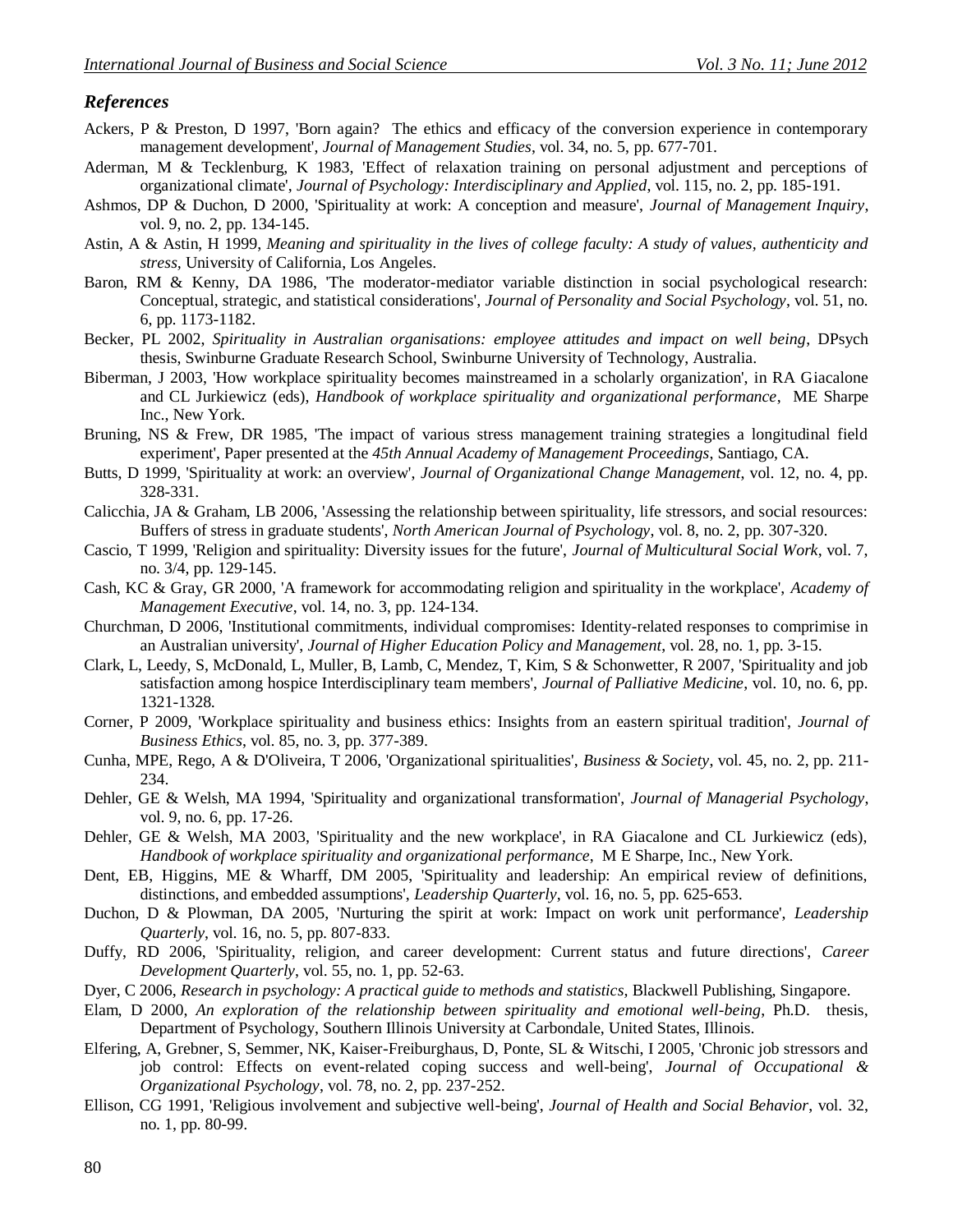- Ellison, CG, Boardman, JD, Williams, DR & Jackson, JS 2001, 'Religious involvement, stress, and mental health: Findings from the 1995 Detroit area study', *Social Forces*, vol. 80, no. 1, pp. 215-249.
- Fabricatore, AN, Handal, PJ & Fenzel, LM 2000, 'Personal spirituality as a moderator of the relationship between stressors and subjective well-being', *Journal of Psychology & Theology*, vol. 28, no. 3, pp. 221-228.
- Frazier, PA, Tix, AP & Barron, KE 2004, 'Testing moderator and mediator effects in counseling psychology research', *Journal of Counseling Psychology*, vol. 51, no. 1, pp. 115-134.
- Gall, TL, Charbonneau, C, Clarke, NH, Grant, K, Joseph, A & Shouldice, L 2005, 'Understanding the nature and role of spirituality in relation to coping and health: A conceptual framework', *Canadian Psychology/Psychologie Canadienne*, vol. 46, no. 2, pp. 88-104.
- Giacalone, RA & Jurkiewicz, CL 2003, 'Toward a science of workplace spirituality', in RA Giacalone and CL Jurkiewicz (eds), *Handbook of workplace spirituality and organizational performance*, M E Sharpe, Inc., New York, pp. 3-28.
- Goddard, R, O'Brien, P & Goddard, M 2006, 'Work environment predictors of beginning teacher burnout', *British Educational Research Journal*, vol. 32, no. 6, pp. 857-874.
- Hardie, E, Kashima, ES & Pridmore, P 2005, 'The influence of relational, individual and collective self-Aspects on stress, uplifts and health', *Self and Identity*, vol. 4, no. 1, pp. 1-24.
- Harrington, WJ, Preziosi, RC & Gooden, DJ 2002, 'Perceptions of workplace spirituality among professionals and executives', *Employee Responsibilities & Rights Journal*, vol. 13, no. 3, pp. 155-163.
- Hatch, RL, Burg, MA, Naberhaus, DS & Hellmich, LK 1998, 'The Spiritual Involvement and Beliefs Scale: development and testing of a new instrument', *Journal of Family Practice*, vol. 46, no. 6, pp. 476-486.
- Hayes, CT 2007, 'Optimism, stress, life satisfaction, and job burnout in restaurant managers', *The Journal of Psychology*, vol. 141, no. 6, pp. 565-579.
- Hebert, RS, Weinstein, E, Martire, LM & Schulz, R 2006, 'Religion, spirituality and the well-being of informal caregivers: A review, critique, and research prospectus', *Aging & Mental Health*, vol. 10, no. 5, pp. 497-520.
- Hong, L 2008, 'College stress and psychological well-being: self-transcendence meaning of life as a moderator', *College Student Journal*, vol. 42, no. 2, pp. 531-541.
- Houston, D, Meyer, LH & Paewai, S 2006, 'Academic staff workloads and job satisfaction: Expectations and values in academe', *Journal of Higher Education Policy and Management*, vol. 28, no. 1, pp. 17-30.
- Jacobs, JA & Winslow, SE 2004, 'Overworked faculty: Job stresses and family demands', *The ANNALS of the American Academy of Political and Social Science*, vol. 596, no. 1, pp. 104-129.
- Jamal, M 2005, 'Personal and organizational outcomes related to job stress and type A behavior: A study of Canadian and Chinese employees', *Stress and Health (formerly Stress Medicine)*, vol. 21, no. 2, pp. 129-137.
- Kinjerski, VM & Skrypnek, BJ 2004, 'Defining spirit at work: Finding common ground', *Journal of Organizational Change Management*, vol. 17, no. 1, pp. 26-42.
- Kinjerski, VM & Skrypnek, BJ 2006, 'Creating organizational conditions that foster employee spirit at work', *Leadership & Organization Development Journal*, vol. 27, no. 4, pp. 280-295.
- Kinman, G & Jones, F 2003, ''Running up the down escalator': Stressors and strains in UK academics', *Quality in Higher Education*, vol. 9, no. 1, pp. 21-38.
- Kinman, G & Jones, F 2008, 'A life beyond work? Job demands, work-life balance, and wellbeing in UK academics', *Journal of Human Behavior in the Social Environment*, vol. 17, no. 1-2, pp. 41-60.
- Laabs, JJ 1995, 'Balancing spirituality and work', *Personnel Journal*, vol. 74, no. 9, pp. 60-76.
- Lazarus, RS & Folkman, S 1984, *Stress, appraisal, and coping,* Springer Publishing Company Inc., New York.
- Lustyk, MKB, Beam, CR, Miller, AC & Olson, KC 2006, 'Relationships among perceived stress, premenstrual symptomatology and spiritual well-being in women', *Journal of Psychology & Theology*, vol. 34, no. 4, pp. 311-317.
- Marler, PL & Hadaway, CK 2002, "Being religious" or "being spiritual" in America: A zero-sum proposition?', *Journal for the Scientific Study of Religion*, vol. 41, no. 2, pp. 289-300.
- Marques, J 2005, 'HR's crucial role in the establishment of spirituality in the workplace', *Journal of American Academy of Business, Cambridge*, vol. 7, no. 2, pp. 27-31.
- Marques, J, Dhiman, S & King, R 2005, 'Spirituality in the workplace: Developing an integral model and a comprehensive definition', *Journal of American Academy of Business, Cambridge*, vol. 7, no. 1, pp. 81-91.
- Milliman, J, Czaplewski, AJ & Ferguson, J 2003, 'Workplace spirituality and employee work attitudes', *Journal of Organizational Change Management*, vol. 16, no. 4, pp. 426-447.
- Mitroff, II & Denton, EA 1999a, *A spiritual audit of corporate America: A hard look at spirituality, religion and values in the workplace,* Jossey-Bass Publishers, San Francisco.